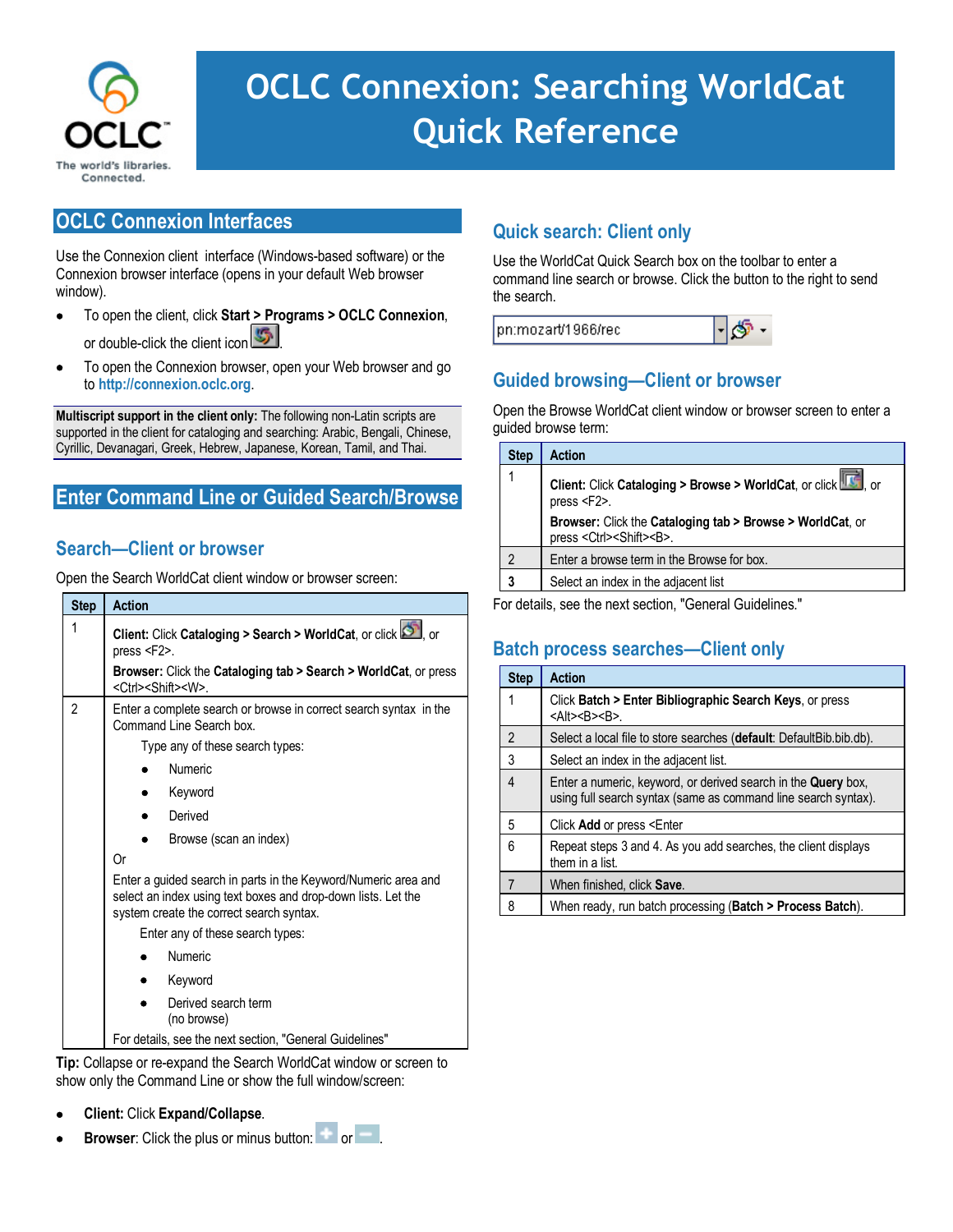# **General Guidelines**

### **Command line (full syntax) search or browse**

For a command line search (a complete search in a single string):

- Precede a browse term with the Scan command (**sca**) followed by a space, but use no command for a search. **Example of browsing: sca ti:roots**
- Include index labels followed by correct punctuation to indicate a word, phrase (subfield data) or whole phrase (field data) form of the index.
	- o Use a two-letter index label and a colon (**:**) for word indexes. **Example: ti:nexus**
	- o Use a two-letter index label and an equal sign (**=**) for phrase indexes. **Example: ti=connected islands new and selected\***
	- o Use a three-letter index label ending in the letter **w** and an equal sign (**=**) for whole phrase indexes. **Example: pnw=woolf, leonard 1880-1969**
	- o **Exceptions.** Index labels are optional for:
		- Derived search if it is the first or only search term
		- **ISBN** search if it is the first or only search term
		- OCLC number search, if preceded by an asterisk (**\***) or number sign (**#**)

#### • **Options**

- o Type Boolean operators **and**, **or**, or **not** to combine multiple terms in different indexes.
- o Type proximity operators **with** (**w**) or **near** (**n**) with numbers (1 to 25) to find multiple terms in one index that have a specified number of intervening words.
- o Include only one qualifier of any one type.
- o Use slashes or index labels for format, year, microform, or source qualifiers
- $\circ$  Use index labels only (cannot precede with a slash) for Internet/non-Internet or language qualifiers
- o Type symbols for wildcards (**#** or **?**) and truncation (**\***) in place of characters to retrieve different forms of a word. (Available for Latin script searches only.) **Note:** Precede symbols by at least three characters.
- **Client only—no separate indexes for non-Latin script search terms:** Use the same indexes, operators, and qualifiers as for Latin script searches. Enter search terms in Latin script.

### **Guided search or browse**

For a guided search (entered in parts; system creates the syntax):

- In the Search WorldCat window or screen, type a keyword, numeric, or derived search term in any **Search for** box.
- **Optional.** Type multiple search terms in a single box to combine search terms in a single index. Between terms, type appropriate Boolean operator(s):
	- o **and**, **or**, or **not**
	- o **with** (**w**) or **near** (**n**). **Optional:** Add numbers (1 to 25) to specify the number of intervening words
- Select an index from the adjacent list.
- **Other options:**
	- o Type search terms in additional **Search for** boxes and select **and**, **or**, or **not** from lists to combine search terns in different indexes.
	- $\circ$  Type symbols for wildcards (# or ?) and truncation (\*) in place of characters or endings in a search term to retrieve different forms of a word. **Note:** Precede symbols by at least three characters.
	- o Select or enter qualifiers in lists or boxes.

**Tip:** Switch between long and short selection lists:

- **Client**: Click plus  $\left( \frac{+}{+} \right)$  or minus  $\left( \frac{-}{-} \right)$  to expand or shorten index, material type, or language lists.
- o **Browser**: Click **More Indexes** or **Fewer Indexes** or click **More Material Types** or **Fewer Material Types** to expand or shorten index or material type lists.

**Note: All search examples and guidelines in this Quick Reference are in command line format (full syntax) only.**

# **Words, phrases, and whole phrases**

| <b>Index</b>    | Searches for                                                                                            | <b>Examples</b>                                                 |
|-----------------|---------------------------------------------------------------------------------------------------------|-----------------------------------------------------------------|
| Word            | Word or number anywhere in a field                                                                      | pn:stansbury<br>dd:151                                          |
| Phrase          | Words in a single subfield from the<br>beginning, in sequence, including all<br>subfield data           | pn=james, henry<br>pb=Pearson<br><b>Addison Wesley</b>          |
| Whole<br>phrase | All words in a field in sequence from<br>the beginning, including all data<br>across indexed subfields. | pnw=james, henry<br>1843-1916<br>sew=poetry in<br>public places |

#### **Notes:**

- Enclose multiple words in quotation marks (") to find records with that exact sequence in a word index. **Example: ti:"asian crisis"**
- Omit initial articles in titles for phrase and whole phrase searching.
- Truncate a phrase or whole phrase using an asterisk (\*), or use browsing for automatic truncation.
- The truncation symbol (\*) is available for Bengali, CJK, Devanagari, Tamil, and Thai script searching but not for other non-Latin script searcg terms.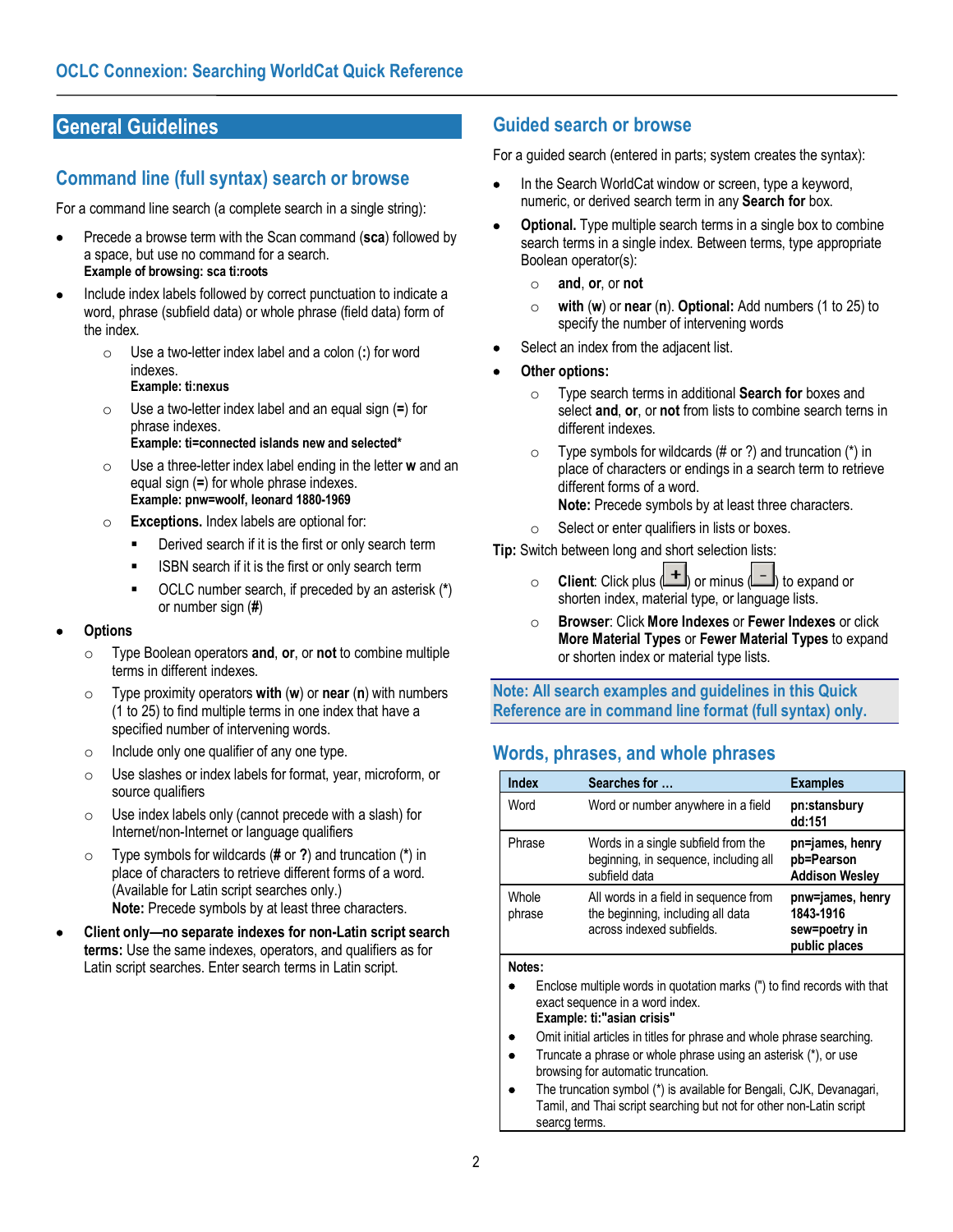### **OCLC Connexion: Searching WorldCat Quick Reference**

# **Search Formats**

### **Numeric searches**

#### **Guidelines**

• **Command line numeric searches:** Always precede search term with an index label and punctuation—a colon (**:**) for numbers or an equal sign (**=**) for number phrases.

**Exception:** ISBN does not require label if it is first or only search.

- Type all numbers and letters in an ISBN, government document number, publisher number (formerly music publisher), etc. **Tip for entering ISBNs ending in x**: If you use the number keypad, truncate the number using the asterisk (\*) key.
- Omit spaces.
- In class number searches:
	- o Include periods. **Example:dd:616.46**
	- o Omit all other punctuation in class numbers.
	- o Omit spaces.
- See notes in the following tables on the treatment of hyphens in ISBN, ISSN, and LCCN searches.

#### **Numeric indexes and search examples**

| <b>ISBN</b> index | To find this number | Enter this search |
|-------------------|---------------------|-------------------|
| Label = $bn$ :    | 0-85109-130-x       | 085109130x or     |
|                   |                     | bn:085109130x     |
|                   | 0-8247-7142-7       | 0824771427 or     |
|                   |                     | bn:0824771427     |

**Notes:**

- Use an index label if the number is not the first search term.
- Omit hyphens if no index label; omit or enter hyphens with index label.

| <b>ISSN index</b> | To find this number                  | Enter this search |  |
|-------------------|--------------------------------------|-------------------|--|
| Label = $in:$     | 1234-5678<br>in:1234-5678            |                   |  |
|                   | 0018-165x                            | in:0018-165x      |  |
|                   | <b>Note:</b> Always include hyphens. |                   |  |

| <b>LCCN index</b> | To find this number                                          | Enter this search                  |  |
|-------------------|--------------------------------------------------------------|------------------------------------|--|
| Label = $ln:$     | map32-14                                                     | In:32000014 or<br>$In:32-14$       |  |
|                   | 2002-580246                                                  | In:2002-580246 or<br>In:2002580246 |  |
|                   | Notes:                                                       |                                    |  |
|                   | Enter with or without the hyphen.                            |                                    |  |
|                   | Include the year portion (2 or 4 digits).                    |                                    |  |
|                   | Use a circumflex (^) to exclude LCCNs that<br>have prefixes. |                                    |  |

| <b>Government</b><br>document<br>number index | To find this number                                 | Enter this search |  |
|-----------------------------------------------|-----------------------------------------------------|-------------------|--|
| Label = $gn:$                                 | a 1.2:R31/14/984                                    | gn:a12r3114984    |  |
|                                               | NAS 1.2:SP1/46                                      | gn:nas12sp146     |  |
|                                               | Notes:                                              |                   |  |
|                                               | Enter all numbers and letters.<br>Omit punctuation. |                   |  |
|                                               |                                                     |                   |  |

| <b>OCLC</b> control<br>number index | To find this number                                                                                                           | Enter this search                           |  |
|-------------------------------------|-------------------------------------------------------------------------------------------------------------------------------|---------------------------------------------|--|
| <b>OCLC</b> control<br>number (no:) | 10998406                                                                                                                      | no:10998406 or<br>*10998406 or<br>#10998406 |  |
|                                     | Notes:<br><b>Command line/full syntax search: Precede</b>                                                                     |                                             |  |
|                                     | with index label, asterisk (*), or number sign (#).                                                                           |                                             |  |
|                                     | Keyword/Numeric guided search: Optional.<br>Precede with * or # instead of selecting an<br>index. Do not use the index label. |                                             |  |

| <b>Publisher</b> |                                                         |                   |  |  |
|------------------|---------------------------------------------------------|-------------------|--|--|
| number indexes   | To find this number                                     | Enter this search |  |  |
| Number label =   | CO 1979-AB5-1                                           | mn:co1979ab51     |  |  |
| mn:              | Note: Formerly called music publisher number.           |                   |  |  |
| Number phrase    | <b>BBC 001</b><br>$mn = bbc$ 001                        |                   |  |  |
| $label = mn=$    | <b>Note:</b> You can include spaces in a phrase search. |                   |  |  |

## **Keyword searches**

#### **Guidelines**

- For searches of the Access Method index (**am:** or **am=**)
	- o Omit *http:* and *https:*.
	- o Treat punctuation marks as word divisions.
	- o Include stopwords for this index. **Example: am:his**
- Internet qualifier (**mt:**) limits results to:
	- o Internet-only resources (that is, records with field 856 and second indicator <br/>blank>, 0, or 1). In the **Command Line**, type **mt:url**
	- Or
	- o Non-Internet resources (that is, all other records). Type **not mt:url**.

#### **Keyword index stopwords**

The system ignores the following common words in a keyword search:

| а<br>an | be<br>but | has<br>have | ın<br>into | οf<br>on | that<br>the | was<br>were | vou |
|---------|-----------|-------------|------------|----------|-------------|-------------|-----|
| and     | b٧        | he          | IS         | Οľ       | their       | when        |     |
| are     | for       | her         | it         | she      | there       | which       |     |
| as      | from      | his         | its        | SO.      | this        | with        |     |
| at      | had       |             | not        | than     | to          | would       |     |

Enclose any stopword in quotation marks to include it in a search.

**Example:** To search for the title *And Then There Were None*, type: **ti:"and" then "there" "were" none**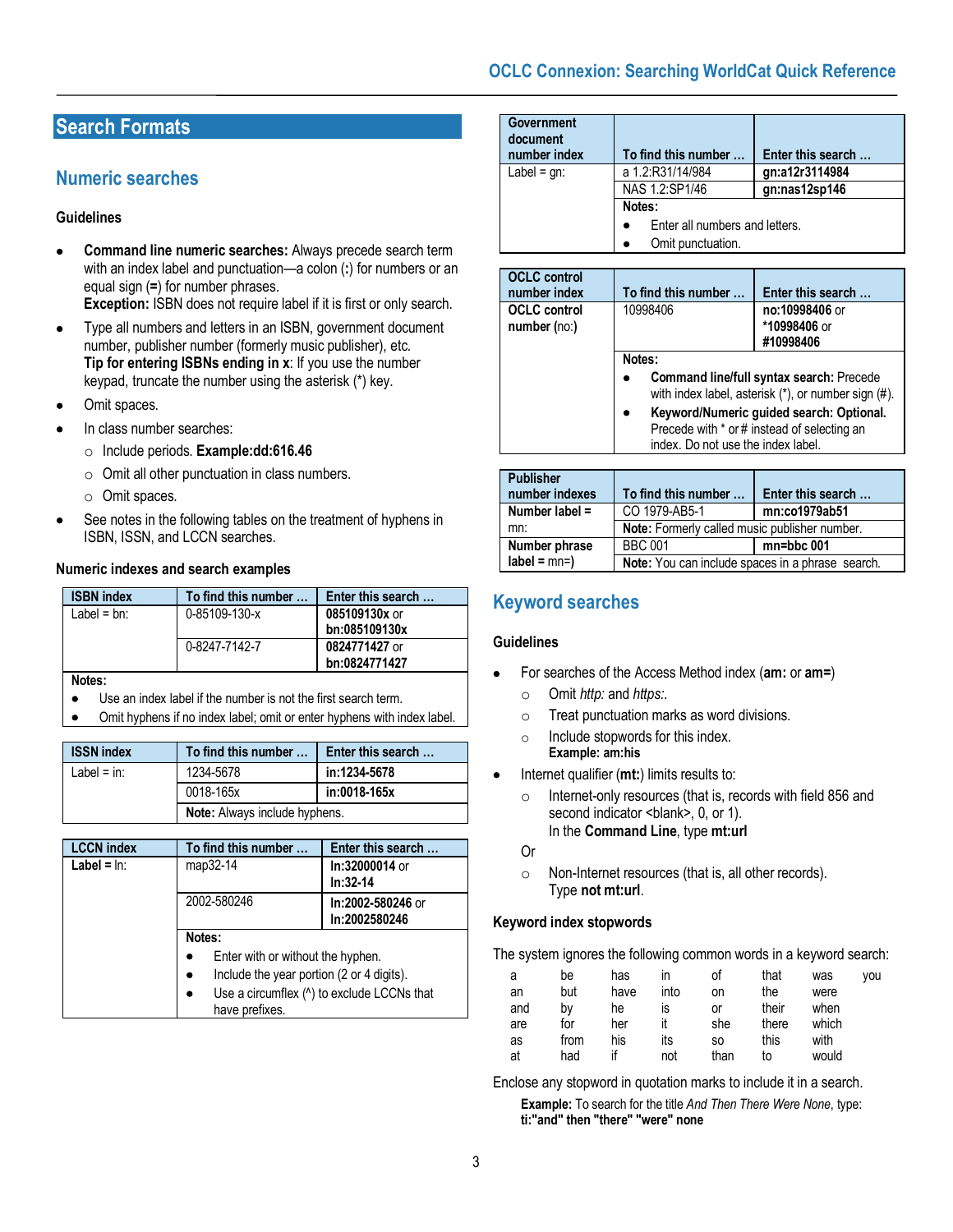#### **Selected keyword indexes and search examples**

| <b>Keyword index</b>           | Label   | <b>Example</b>                                                       |
|--------------------------------|---------|----------------------------------------------------------------------|
| Corp/Conf Name                 | cn:     | cn:enron                                                             |
| Corp/Conf Name<br>Phrase       | $cn =$  | cn=enron corp                                                        |
| Corp/Conf Name<br>Whole Phrase | cnw=    | cnw=enron corp board of directors<br>special investigative committee |
| Name                           | au:     | au:kahlo                                                             |
| Name Whole<br>Phrase           | $auw =$ | au=kahlo, frida 1910-1954                                            |
| Personal Name                  | pn:     | pn:salinger j d                                                      |
| Publisher                      | pb:     | pb:thousand oaks                                                     |
| Series                         | se:     | se:ergonomic                                                         |
| Series Phrase                  | $se =$  | se=ergonomic management series                                       |
| Subject Phrase                 | $su =$  | su=aquatic ecosystems                                                |
| Title                          | ti:     | ti:gerontological                                                    |
| <b>Title Phrase</b>            | ti=     | ti=gerontological nursing                                            |

### **Derived searches**

#### **Derived search key limits**

| <b>Derived index</b> | Label | Minimum key    | Maximum key |
|----------------------|-------|----------------|-------------|
| Personal Name        | pd:   | 4.1, blank     | 4.3.1       |
| Corp/Conf Name       | cd:   | $=4.1$ , blank | $=4.3.1$    |
| Name/Title           | nd:   | 44             | 4.4         |
| Title                | td:   | none           | 3,2,2,1     |

#### **Notes:**

- For records without 1xx fields, the minimum search key can be blank,4.
- Even if data has fewer than the required number of words, type all required commas.
- **Example:** To find *Roots*, type **td:roo,,,** or **roo,,,**
- For Corp/Conf Names, precede with the index label and a colon **or** with an equal sign (=).

#### **Guidelines**

- Omit index label if it is the first or only search in the command line.
- Omit initial articles (*a*, *an*, *the*, and non-English equivalents).
- Include articles within titles.
- Include letters and numbers.
- Exclude all other characters; for example, exclude diacritics and punctuation.
- Use a circumflex ( $\land$ ) to narrow a search (but do not use the circumflex in a derived title search). **Example: pd:harv,hen,^** or **harv,hen,^**
- For names beginning with *Mc* or *Mac* followed by an uppercase letter, type **m** and omit the *c* or *ac.* If followed by a lowercase letter, include the lowercase letter *c* or *ac*. **Examples:** For *MacDonald, Marion B.*, type **pn:mdon,mar,b**. For *Macdonald, Andrew T.*, type **pd:macd,and,t**.
- For compound or hyphenated surnames, treat all parts of a name up to the first comma as the first derived search element. **Example:** For *Li-Marcus, Moying*, type **pd:lima,moy,**.
- For forenames only, treat each part as separate segments. Treat each part of a hyphenated forename as separate. **Examples:** For *White Bull*, type **pd:whit,bul,**. To find *Li-Min Tau*, type **pd:li,min,t**.
- Do not use non-Latin scripts in derived searches.

#### **Derived search stopwords**

Omit the following words from the first segment of a corporate/ conference name when you use the derived search indexes **cd:** and **nd:**. Otherwise, include the words.

| &           | Commonwealth         | Institute     | South                 |
|-------------|----------------------|---------------|-----------------------|
| a           | Conference           | International | State                 |
| American    | Congress             | Joint         | Subcommittee          |
| an          | Council              | Meeting       | Symposium             |
| and         | Department           | National      | the                   |
| Association | Dept.                | North         | U.N.                  |
| at          | Division             | οf            | U.N.                  |
| Australia   | East                 | Office        | <b>United Nations</b> |
| Board       | Federal              | on            | <b>United States</b>  |
| Bureau      | for                  | Organization  | University            |
| Canada      | France               | Parliament    | U.S.                  |
| College     | <b>Great Britain</b> | School        | U.S.                  |
| Colloquium  | House                | Seminar       | West                  |
| Commission  | in                   | Senate        | Workshop              |
| Committee   | India                | Society       | All names of          |
|             |                      |               | U.S. states           |

#### **Examples of omitting initial stopwords**

| Omit initial stopwords in a search for                                                         | Enter search as   |
|------------------------------------------------------------------------------------------------|-------------------|
| Corporate author: Great Britain Forestry<br>Commission (works published in 1985)               | cd:fore.com./1985 |
| Corporate author: United Nations Committee on<br>Economic, Social and Cultural Rights          | cd:econ,soc,c     |
| Corporate name and title: Indiana Supreme Court<br>[name] and Race and gender fairness [title] | nd:supr,race      |

#### **Derived search examples**

| Index (label) | To find this data                  | Enter this search           |
|---------------|------------------------------------|-----------------------------|
| Personal      | Mozart, Wolfgang Amadeus           | pd:moz,wol,a or             |
| name          |                                    | moz, wol, a                 |
| derived (pd:) | De Groot, Adriaan                  | pd:degr, adr, or degr, adr, |
|               | Kübler-Ross, Elisabeth             | pd:kubl,eli, or kubl,eli,   |
| Corp/Conf     | American Rock Garden               | cd:rock,gar,s or            |
| derived (cd:) | Society                            | =rock,gar,s                 |
|               | World Energy Conference            | cd:worl.ene.c or            |
|               |                                    | =worl,ene.c                 |
| Name/Title    | Bergson, The creative mind         | nd:berg, crea or            |
| derived (nd:) |                                    | berg, crea                  |
|               | Clarke, 2001 : a space             | nd:clar, 2001 or clar, 2001 |
|               | odyssey                            |                             |
| Title derived | Hotel                              | $td:hot,.,$ or $hot,.,$     |
| (ii.)         | Miracle on 34 <sup>th</sup> street | $td:mir,on,34,s$ or         |
|               |                                    | mir, on, 34, s              |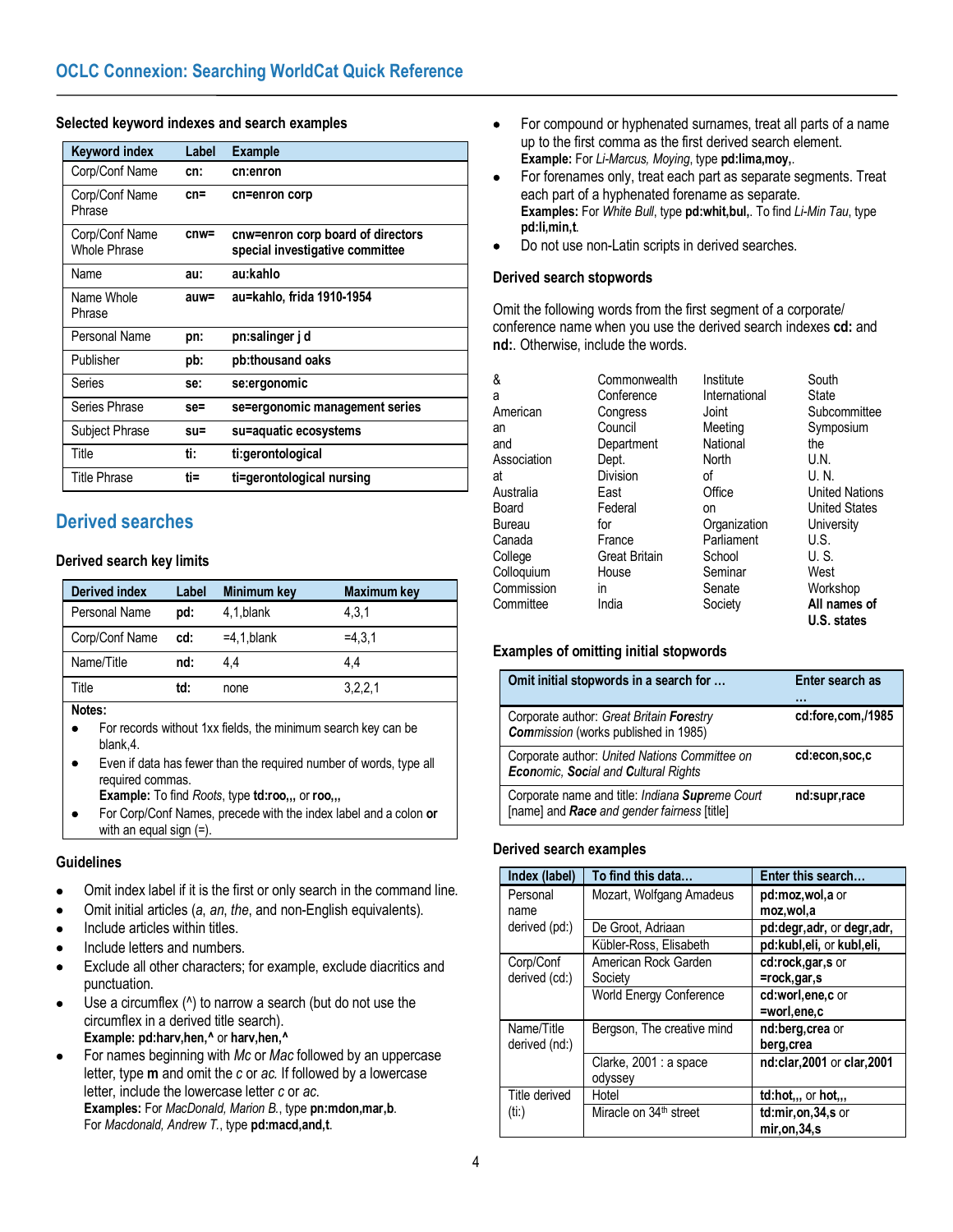# **Browse (scan an index)**

Browsing matches your term or phrase character by character, from left to right, across.

#### **Guidelines**

- Include up to 60 letters, numbers, spaces, or these characters: ( ) # &
- Omit initial articles (*a*, *an*, *the*, and non-English equivalents)
- Include hyphens or substitute with a space.
- Type any word to browse a word index (need not be the first word). The system matches any instance of the word in indexed fields/subfields.
- Begin a phrase or whole phrase with the first word in a field or subfield (exclude initial articles). The system matches the exact term, beginning with the first word, in sequence, across indexed fields/subfields.
- Use the title whole phrase index (**tiw=**) to browse for a title proper, or cataloger-constructed title access point. The index **excludes**  $245$   $\pm b$ .
- Use the title phrase index (**ti=**) to browse for title/subtitle combinations. The index **includes**  $245 \pm b$ .
- Browsing provides automatic truncation. Type only as many characters or words as needed. **Example:** For the title *Let Us Now Praise Famous Men*, type **sca tiw=let us now praise**
- Do not combine terms or use qualifiers, truncation, or masking.
- If you copy text across subfields in a record and paste as a browse term, remove delimiters, subfield codes, and punctuation.
- If you are unsure of an exact browse term, use a keyword search instead.

#### **Selected browse indexes and examples**

| Index                         | Label   | <b>Example</b>                 |
|-------------------------------|---------|--------------------------------|
| Corp/Conf Whole Phrase        | cnw=    | sca cnw=hershey chocolate      |
| Dewey Class Number            | dd:     | sca dd:151                     |
| LC Class Number               | lc:     | sca lc:z5063.2.a2              |
| Name Whole Phrase             | auw=    | sca auw=dewey, melvil          |
| Personal Name Whole<br>Phrase | $pnw =$ | sca pnw=james, henry 1843-1916 |
| <b>Publisher Phrase</b>       | pb=     | sca pb=macmillan               |
| Series Whole Phrase           | sew=    | sca sew=literacy 2000          |
| Subject Whole Phrase          | suw=    | sca suw=library science        |
| Title Whole Phrase            | tiw=    | sca tiw=birds and beasts       |
| Uniform Title Whole<br>Phrase | utw=    | sca utw=concertos f 44 f major |

# **Qualify, Combine, or Expand Searches**

Use qualifiers, Boolean and proximity operators, and wildcard and truncation symbols to qualify, combine, and/or expand searches.

### **Qualifiers**

Add qualifiers to limit search results.

| <b>Qualifier (label)</b>        | You type                                                                                                                                                                 |  |  |  |
|---------------------------------|--------------------------------------------------------------------------------------------------------------------------------------------------------------------------|--|--|--|
| Type/Format                     | /bks or mt:bks (Books)                                                                                                                                                   |  |  |  |
| (mt.)                           | /com or mt:com (Computer Files)                                                                                                                                          |  |  |  |
|                                 | /cnr or mt:cnr (Continuing Resources)                                                                                                                                    |  |  |  |
|                                 | /map or mt:map (Maps)                                                                                                                                                    |  |  |  |
|                                 | /mix or mt:mix (Mixed Materials)                                                                                                                                         |  |  |  |
|                                 | <b>/sco</b> or <b>mt:sco</b> (Scores)                                                                                                                                    |  |  |  |
|                                 | /rec or mt:rec (Sound Recordings)                                                                                                                                        |  |  |  |
|                                 | <b>/vis</b> or <b>mt:vis</b> (Visual Materials)                                                                                                                          |  |  |  |
|                                 | <b>Note:</b> You can also use:                                                                                                                                           |  |  |  |
|                                 | <b>/ser</b> or <b>mt:ser</b> (Serial)<br>/int or mt:int (Integrating resource)<br>(The broader continuing resources index<br>(cnr) listed above includes these formats.) |  |  |  |
| Year(s) of<br>publication (yr:) | Single year (example: /1980 or yr:1980)                                                                                                                                  |  |  |  |
|                                 | Decade (example: /198? or yr:198?)                                                                                                                                       |  |  |  |
|                                 | Century (example: /19?? or yr:19??)                                                                                                                                      |  |  |  |
|                                 | Single year and all following years (example: /1980- or<br>yr:1980-)                                                                                                     |  |  |  |
|                                 | Single year and all previous years (example: /-1980 or<br>yr:-1980)                                                                                                      |  |  |  |
|                                 | Range of years (examples: /1980-3 or /1980-93 or<br>/1880-921 or /1990-2005 or precede with an index<br>label instead of a slash)                                        |  |  |  |
|                                 | Unknown dates (code $u$ ) (example: for Date1 value<br>19uu, type /1900 or yr:1900)                                                                                      |  |  |  |
|                                 | No date: Enter zeroes (example: /0000 or yr:0000)                                                                                                                        |  |  |  |
| Microform/not                   | /mf or mf:mic (microform)                                                                                                                                                |  |  |  |
| microform (mf:)                 | /nm or mf:nmc (not microform)                                                                                                                                            |  |  |  |
| Source (dl:)                    | /dlc or dl:y (records contributed by Library of<br>Congress/Program for Cooperative Cataloging)                                                                          |  |  |  |
|                                 | Note: Use the Cataloging Source phrase index (cs=)<br>with an OCLC symbol to find records contributed by a<br>specific library.                                          |  |  |  |
| Internet/                       | mt:url (Internet resources only)                                                                                                                                         |  |  |  |
| non-Internet<br>(mt.)           | not mt:url (exclude Internet resources)                                                                                                                                  |  |  |  |
| Language (la:)                  | Index label followed by language name or MARC code<br>Example: la:english or la:eng                                                                                      |  |  |  |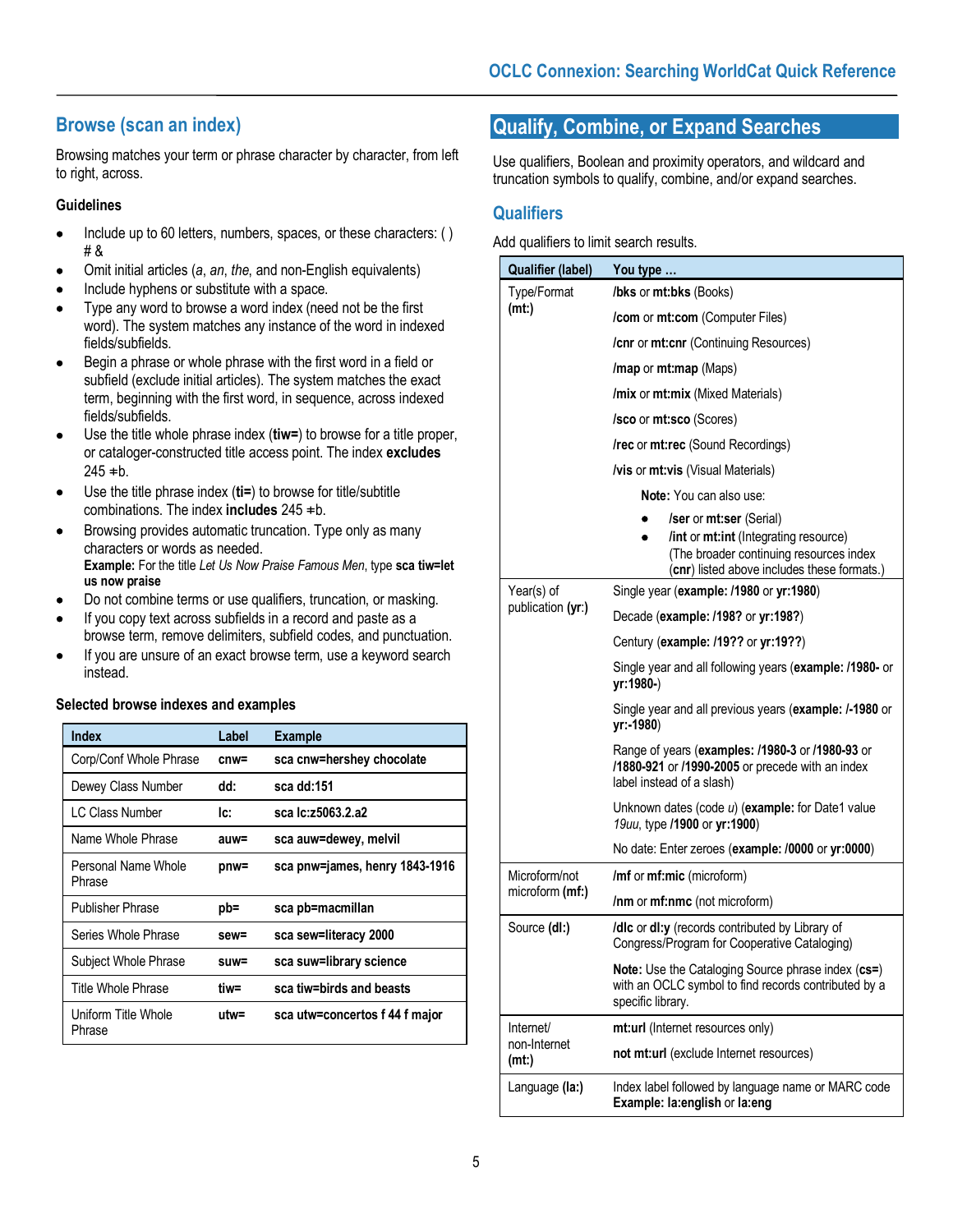**Note:** you can also qualify searches by language of cataloging (checks for a language in  $040 \pm b$ ):

• In the command line: Use index label **ll:** (two lowercase letter "ells" followed by a colon) and a language code. (See a list of codes at **<http://www.loc.gov/marc/languages>**.) **Example: ti=to the lighthouse and ll:ger**

Or

• In the keyword/numeric search area: Enter a language in one of the **Search for** boxes and select the **Language of Cataloging** index in the adjacent list. Combine with another search term.

### **Qualifier guidelines**

- Use **slashes or index labels** for format, years, microform, or source qualifiers (called "slash qualifiers"). Use **index labels only** for Internet/non-Internet and language qualifiers.
- Use only one qualifier of each type per search.
- "Slash" qualifiers must appear at the end of a search. Qualifiers with index labels can appear anywhere in a search, combined with a Boolean operator.
- Type qualifiers in any order.

### **Operators**

Use Boolean and proximity operators to combine search terms.

| <b>Operator</b> | What the operator does                                                                                                                                                                                                                                                                                                                   |
|-----------------|------------------------------------------------------------------------------------------------------------------------------------------------------------------------------------------------------------------------------------------------------------------------------------------------------------------------------------------|
| and             | Finds all terms anywhere in a record.<br>Example: su:wom?n and ti:history and yr:1970-                                                                                                                                                                                                                                                   |
| or              | Finds any single term or all terms.<br>Example: pn=woolf, virginia or pn=woolf, leonard and<br>vr:1900-50                                                                                                                                                                                                                                |
| not             | Excludes the term that follows not<br>Example: ti=civil war not su:battle not gc=united states                                                                                                                                                                                                                                           |
| with $(w)$      | Finds records containing both terms, in the order typed, or if<br>followed by a number (1 to 25), finds records with no more<br>than the specified number of words between the terms.<br>Examples:<br>ti:aluminum w wiring or alternatively, enclose the phrase in<br>quotation marks: ti:"aluminum wiring"<br>Or ti: aluminum w2 wiring |
| near (n)        | Same as for with, except that the words can be in any order.<br>Examples: ti:moon n eclipse<br>ti:chicken n3 egg                                                                                                                                                                                                                         |

### **Operator guidelines**

- Do not use **and**, **or**, **not**, **with**, or **near** for browsing.
- Do not use **with** or **near** for derived searching.
- Type the maximum number of characters in the segments of each derived search that you combine with **and**, **or**, or **not**.
- To use **and**, **or**, **not**, **with**, or **near** as a keyword in a search, enclose the word in quotation marks. **Example:** To search for the title *Neighbors Near and Far*, type **ti:neighbors "near" "and" far**.
- Qualifiers apply to all parts of combined searches.

# **Truncation and wildcard symbols**

Use truncation and wildcard symbols to expand or focus search results.

| <b>Truncation</b> | How to use                                                                                                                                   |
|-------------------|----------------------------------------------------------------------------------------------------------------------------------------------|
| * (asterisk)      | Place at the end of a word to retrieve variant endings.<br><b>Example: invest*</b> retrieves investor, investment, investment<br>fraud. etc. |

| Wildcard | How to use                                                                                                                                                       |
|----------|------------------------------------------------------------------------------------------------------------------------------------------------------------------|
| #        | Replace one unknown character in a word.<br><b>Example: wom#n</b> retrieves woman and women                                                                      |
| 2        | Replace multiple unknown characters in a word<br>Example: emp?e retrieves empire, empale, emphasize, and<br>emplace                                              |
| 2n       | Specify the number of characters to replace (n=number of<br>characters, 1-9)<br>Example: str?3 retrieves street, stream, streak, stride, strait,<br>string, etc. |

#### **Truncation and wildcard guidelines**

- **Limitation:** Precede symbols by at least three characters.
- **Non-Latin script searches:** Truncating searches is supported for Bengali, CJK, Devanagari, Tamil, and Thai script search terms only. For other scripts, use browsing for automatic truncation.

#### **Qualified, combined, and expanded search examples**

Searches in both keyword/numeric and derived search format:

| Keyword/numeric search                                                        | <b>Derived search</b>                                                   |
|-------------------------------------------------------------------------------|-------------------------------------------------------------------------|
| au:rendell, ruth or au:vine,                                                  | rend,rut, or vine,bar,                                                  |
| barbara                                                                       | pd:rend,rut, or vine,bar,                                               |
| au:cervantes/1970-80/vis<br>( )r<br>au:cervantes and mt:vis and<br>vr:1970-80 | cerv,mig,d/1970-80/vis<br>pd:cerv, mig, d and yr: 1970-80 and<br>mt:vis |
| au:camus and ti:etranger and                                                  | pd:camu,alb, and td:etr,,, and                                          |
| la:french                                                                     | la:french                                                               |

More examples of qualified, combined, and expanded searches:

**su:scotland and mt:map and yr:2000 cn:microsoft and yr:2003 not mt:url su:civil and war not battle/1970 dd:880 and la:eng/bks/1960-70 ti:bring w2 bacon gon,wi,th,w/bks/19??/mf/dlc** or **td:gon,wi,th,w/bks/19??/mf/dlc =adri,col,/bks/1970-90** or **cd:adri,col,/bks/1970-90**

### **Qualify searches by specific material types**

To qualify searches by material type, use a word or phrase qualifier index label (**mt:** or **mt=**) with the 3-letter code or name for a material type, as shown in the table below (names are not case-sensitive but must be entered exactly as shown).

**Example:** To find *The Sound of Music* in CD audio only, type: **sou,of,mu, and mt:cda** or **sou,of,mu, and mt=cd audio**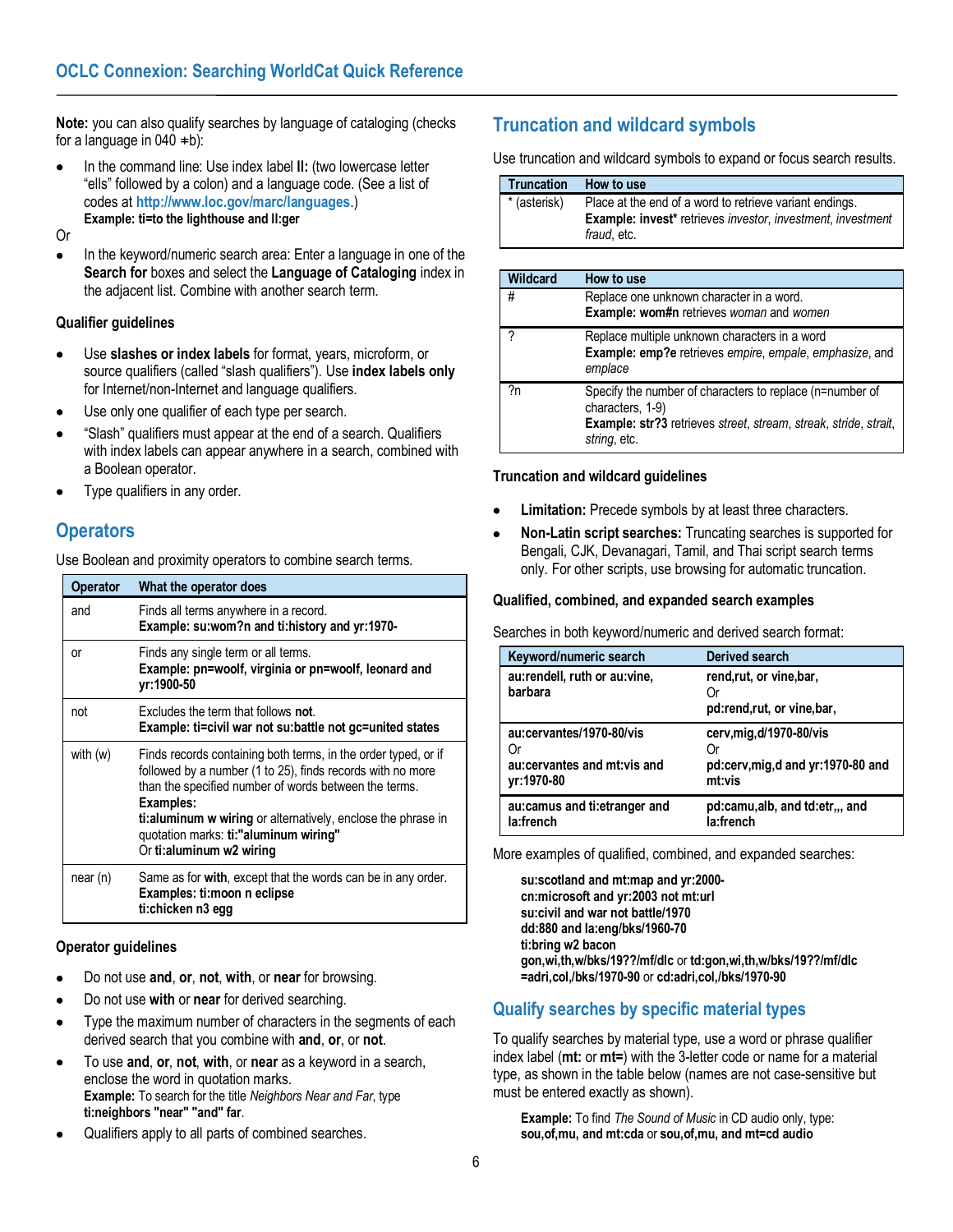Material type codes and names below are organized by broad qualifier group and then alphabetically by name within each group.

| Code                                                                                           | <b>Name</b>                               |  | Code       | <b>Name</b>                                 |
|------------------------------------------------------------------------------------------------|-------------------------------------------|--|------------|---------------------------------------------|
| <b>Universal types:</b><br>Books (use mt:bks or /bks) and Mixed materials (use mt:mix or /mix) |                                           |  |            |                                             |
| shs                                                                                            | Adolescent                                |  | mss        | Manuscript                                  |
| arc                                                                                            | Archival material                         |  | mmc        | Master microform                            |
| acp                                                                                            | Article                                   |  | mcd        | Micro-opaque                                |
| bio                                                                                            | Biography                                 |  | mfc        | Microfiche                                  |
| brl                                                                                            | <b>Braille</b>                            |  | mfl        | Microfilm                                   |
| cnp                                                                                            | Conference publication                    |  | ngp        | National government<br>publication          |
| elc                                                                                            | Electronic                                |  | ejh        | Pre-adolescent                              |
| fic                                                                                            | Fiction                                   |  | pre        | Preschool                                   |
| gpb                                                                                            | Government publication                    |  | pri        | Primary school                              |
| igp                                                                                            | International<br>government publication   |  | sgp        | State or province<br>government publication |
| juv                                                                                            | Juvenile (includes all<br>juvenile types) |  | deg        | Thesis/dissertation                         |
| lpt                                                                                            | Large print                               |  | web        | Web access                                  |
| lgp                                                                                            | Local government<br>publication           |  |            |                                             |
|                                                                                                | Sound recordings (use mt:rec or /rec)     |  |            |                                             |
| 45s                                                                                            | 45 rpm                                    |  | msr        | Musical recording                           |
| 78s                                                                                            | 78 rpm                                    |  | nsr        | Non-musical recording                       |
| cas                                                                                            | Cassette                                  |  | rtr        | Reel-to-reel tape                           |
| cda                                                                                            | CD audio                                  |  | rll        | Roll                                        |
| dva                                                                                            | DVD audio                                 |  | <b>WXC</b> | Wax cylinder                                |
| <b>lps</b>                                                                                     | LP                                        |  | wrr        | Wire recording                              |
| mp3                                                                                            | MP3                                       |  |            |                                             |
|                                                                                                | Visual materials (use mt:vis or /vis)     |  |            |                                             |
| ngr                                                                                            | 2-D image                                 |  | oar        | Original artwork                            |
| art                                                                                            | 3-D object                                |  | pal        | <b>PAL</b>                                  |
| anm                                                                                            | Animation                                 |  | pan        | Partial animation                           |
| rep                                                                                            | Artwork reproduction                      |  | pht        | Photograph                                  |
| ats                                                                                            | <b>ATSC</b>                               |  | pgr        | Projected image                             |
| bta                                                                                            | Beta                                      |  | rbj        | Real object (realia)                        |
| blu                                                                                            | Blu-ray                                   |  | rbj        | Real object (realia)                        |
| cht                                                                                            | Chart                                     |  | scm        | <b>SECAM</b>                                |
| dio                                                                                            | Diorama                                   |  | sld        | Slide                                       |
| dio                                                                                            | Diorama                                   |  | tch        | Technical drawing                           |

| Code                                              | <b>Name</b>             |  | Code       | <b>Name</b>                         |
|---------------------------------------------------|-------------------------|--|------------|-------------------------------------|
| Visual materials, continued                       |                         |  |            |                                     |
| dvv                                               | DVD video               |  | toy        | Toy                                 |
| mot                                               | Film                    |  | trn        | Transparency                        |
| flm                                               | Filmstrip               |  | umc        | U-matic                             |
| crd                                               | Flash card              |  | vhs        | <b>VHS</b>                          |
| gam                                               | Game                    |  | vca        | Videocassette                       |
| grp                                               | Graphic                 |  | vdc        | Videodisc                           |
| kit                                               | Kit                     |  | vid        | Videorecording                      |
| msl                                               | Microscope slide        |  |            |                                     |
| mdl                                               | Model                   |  |            |                                     |
| nts                                               | <b>NTSC</b>             |  |            |                                     |
| Maps, cartographic materials (use mt:map or /map) |                         |  |            |                                     |
| atl                                               | Atlas                   |  | mcm        | Manuscript cartographic<br>material |
| cgl                                               | Celestial globe         |  | mmp        | Model map                           |
| egl                                               | Earth globe             |  | pgl        | Planetary globe                     |
| gsc                                               | Geological section      |  | pcm        | Published cartographic<br>material  |
| glb                                               | Globe                   |  | rsi        | Remote-sensing image                |
| Musical scores (use mt:sco or /sco)               |                         |  |            |                                     |
| mmu                                               | Manuscript music        |  | pmu        | Published music                     |
| Continuing resources (use mt:cnr or /cnr)         |                         |  |            |                                     |
| *int                                              | *Integrating resource   |  | mse        | Series                              |
| new                                               | Newspaper               |  | upd        | Updating database                   |
| per                                               | Periodical              |  | upl        | Updating loose-leaf                 |
| *ser                                              | *Serial                 |  | upw        | Updating website                    |
| Computer files (use mt:com or /com)               |                         |  |            |                                     |
| 312                                               | 3.5 in. disc            |  | fnt        | Font                                |
| 514                                               | 5.25 in. disc           |  | imm        | Interactive multimedia              |
| bdt                                               | Bibliographic data      |  | ndt        | Numeric data                        |
| cdc                                               | CD for computer         |  | <b>OSS</b> | Online system or service            |
| cgm                                               | Computer game           |  | pgm        | Program                             |
| cig                                               | Clipart images graphics |  | snd        | Sound effects                       |
| dct                                               | Document                |  |            |                                     |

**\***For integrating resource (**int**) and serial (**ser**) material types only, you can **either** precede with **mt:** or **mt= or** add to the end of a search as a slash qualifier (**/ser** or **/int**), similar to the main qualifiers (see page 5).